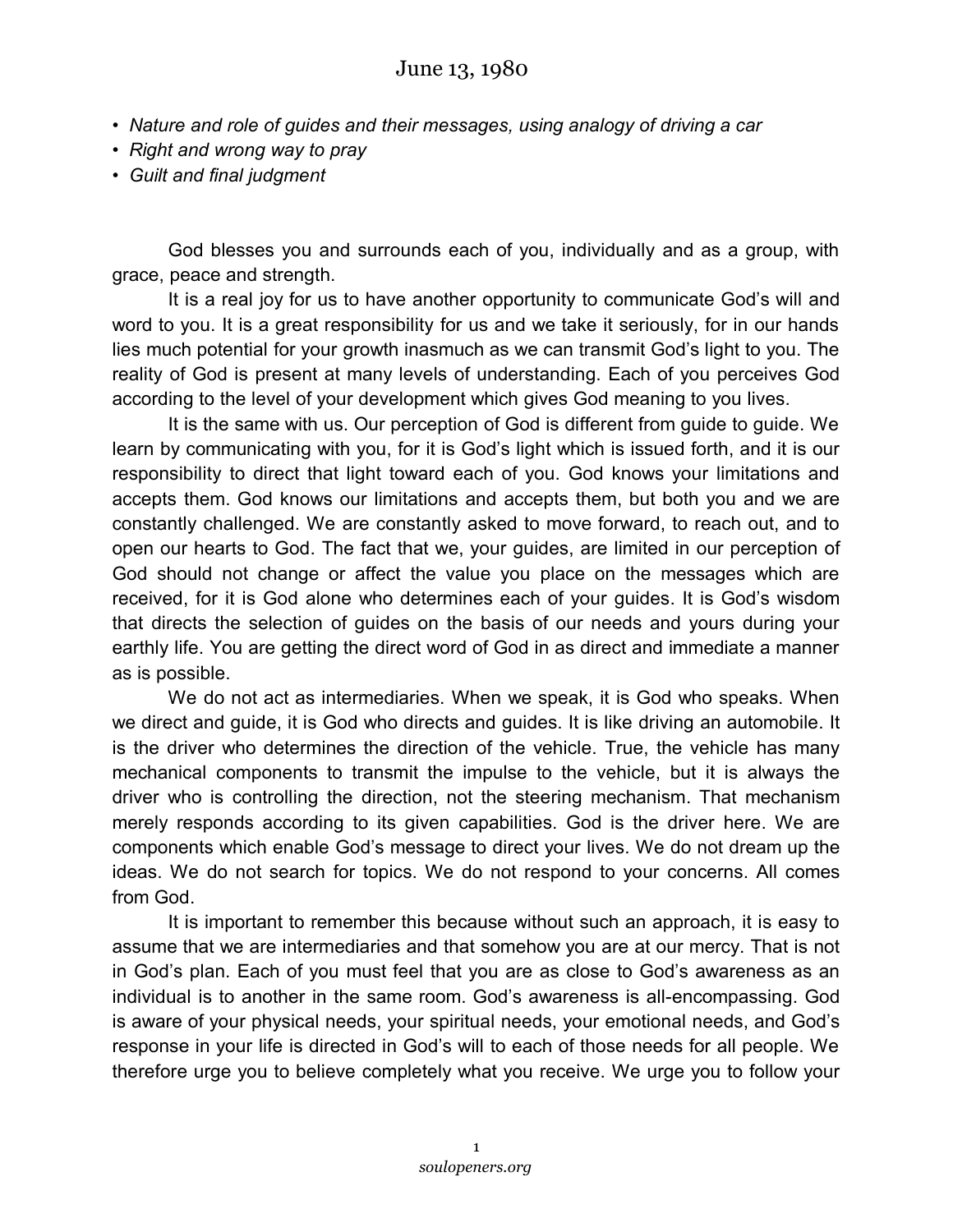conscience. We urge you to be aware of a higher purpose in life and to diligently seek the strength to meet that purpose.

Our lives were as your lives, and your lives will be as ours. We are all together. There is no difference. Our perception of God is incomplete, but it is greater than yours. At times we provide information which seems unclear or contrary to your perception. God does not expect each of you to fully comprehend all that is given to you at one time. However, nothing is provided you in messages which is beyond your comprehension. You must stretch. You must reach out and study and absorb and apply God's teachings, slowly and carefully.

The nature of the messages you receive is, therefore, directly related to our capacity to transmit, but it is God who places us in our position of responsibility. When God wishes to instruct in areas for which our sensitivity is limited, God will change guides, and we will progress to another level of awareness. Occasionally you sense a change in guides. This change may be in approach, in mood, or in subject matter, or clarity. These changes are ordained by God, and you needn't worry or feel a sense of responsibility when such changes occur.

Our purpose is to transmit God's wisdom for application in your daily lives. Ultimately you must make a choice of which you are already aware, but that choice is prepared through your earthly living, the nature of your life, the direction that your life takes, the application of your life, and its dedication to God's principles.

Life then is a vital part of your preparation, and what God wishes you to do with the information, with the experiencing of this blessing, is to apply God's will in your life and not feel you must save it up for a future time. These are lessons in living—these are lessons in earthly living. Their realization is through earthly life. By that we mean their application. These lessons are not intended to be mere philosophy on a plane which has little application now. They are meant for immediate application. They are meant to be interpreted at this stage in your lives. As you grow in understanding, you will be given further insight, but it is not important to be concerned about the speed of your growth, only in its constancy. It is the growth which is important, and it is this growth which should serve as your point of recognition in the application of God's teachings given to you through us.

It is important to consider, therefore, not only the contents of these messages, but to look carefully at how you can apply them. Content without application is empty. God wishes that your growth through these messages be full and constant, but that takes application. Application requires faith, faith in the messages and faith in your capacity to respond. That is where prayer comes in.

When you pray, each of you must pray for clarity in your perception of God's will, and you must pray for strength to apply what you perceive. God's strength is always there, but it is given only when asked for. This asking can be done by you personally, or it may be done by another in your behalf. That is why you pray for others. You pray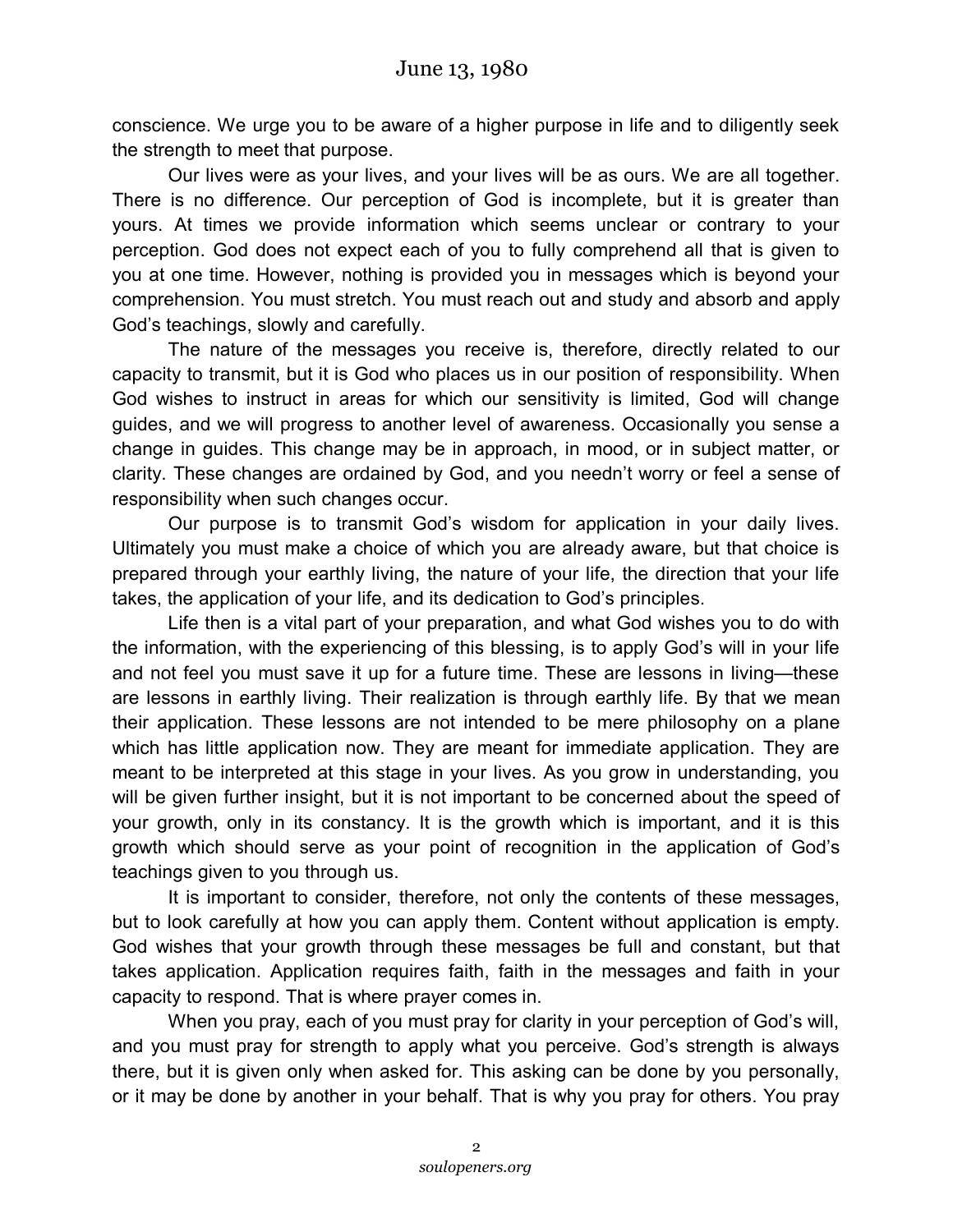for their perception, you pray for their strength. All prayers eventually can be placed in either of these two directions.

Some who pray to God pray selfishly. They pray in an attempt to instruct God in what to give them. That is not prayer. It may be called prayer, but it is not speaking to God at a level at which God may respond effectively. When you pray for God's strength, when you pray for a clearer perception of God, God's response is immediate. We have said before your perception of that response may be slow, but if you pray for an increased awareness, then you will be given the capacity to recognize God's response in the form of strength and a sense of direction in your lives.

The purpose of these messages is not to inflict guilt upon each of you when you cannot apply God's teachings to the fullest manner possible. Guilt plays no part in dealing with God. It is in fact a wall between your perception of God and God's effort to give you comfort and strength. By eliminating guilt, you increase perception. When you try to apply these teachings, you cannot always succeed. God understands that. God understands the meaning of humanness in living. God understands the reality of sin, of success and failure, but God does not judge, God only gives. Without judgment, why should there be guilt?

There are many who perceive God as a great judge, as a punisher, as a dictatorlike figure whose will must be followed or else punishment will result. The feelings of guilt that arise out of such a perception of God can only hide God from those individuals.

As you work with those around you, find ways of helping them to eliminate a sense of guilt in their lives. You do not necessarily have to present them with the fact that with God all is forgiven, and therefore do not be guilty. That is a difficult concept for all to fully accept, but you can, in your own ways, work with those around you without exercising judgment, without inflicting guilt upon others. By so doing, you are reflecting God's nonjudgment, and you are very gradually bringing them closer to an understanding that with God there is no guilt necessary.

God is a power. God controls the scientific elements of life. God is a power who transmits love as a parent. God's reality in life is perceived on many levels, each of them correctly, except when God is perceived as a merciless judge.

All of you have reason to rejoice in your relationship with a loving God who is challenging, yet always forgiving, who is always present and yet waits to be called. Rejoice in your own accomplishments. Strive to experience an acceptance and recognition of God in your lives. Seek ways of opening a field of receptivity with those around you. Find avenues which bond all people together. Respond to the good in everyone. In so doing, there can be no guilt. Respect everyone as being a part of God. Show closeness to others as you would wish to show closeness to God. You cannot judge God; therefore do not judge another. This is a difficult lesson, but important for world peace.